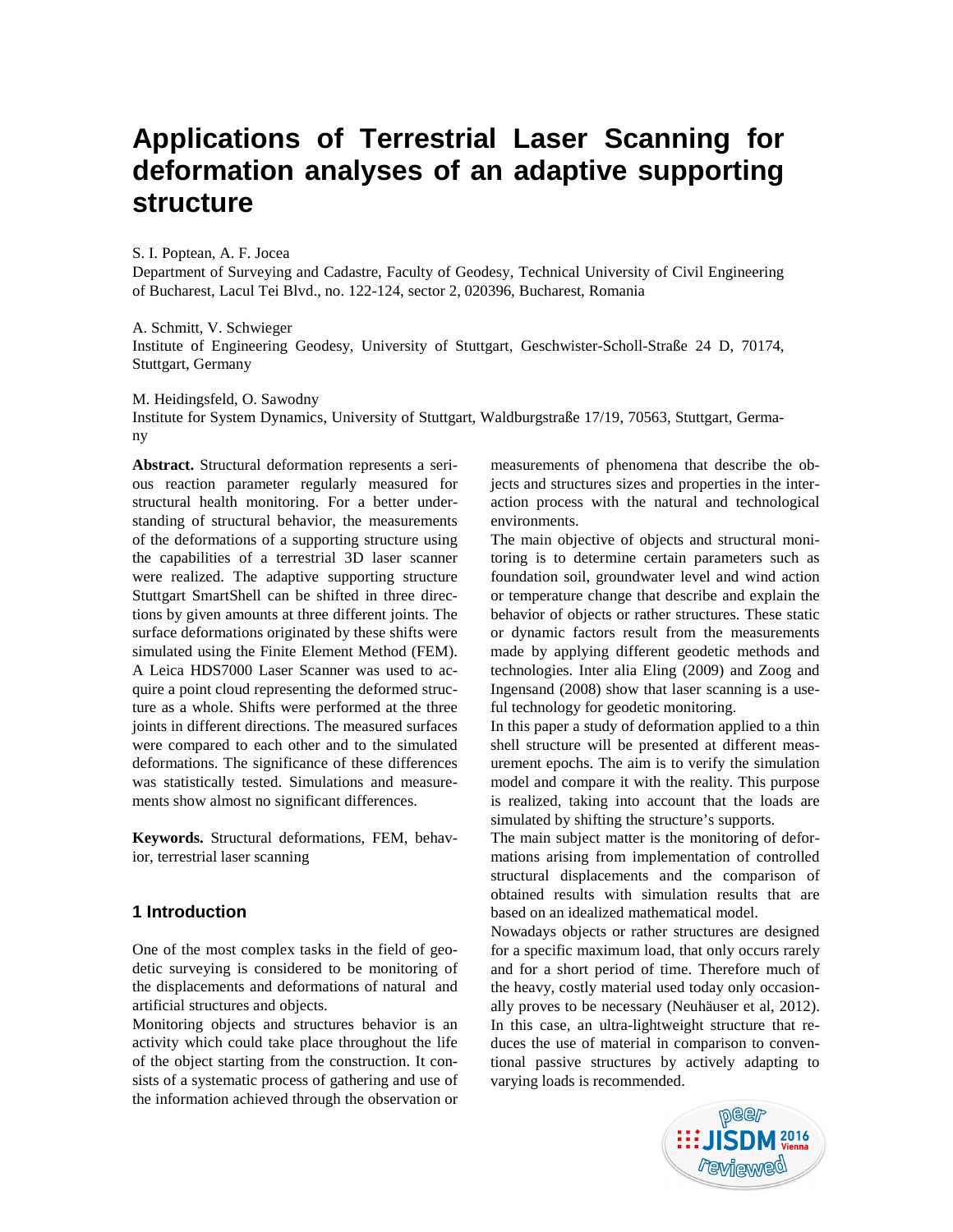# **2 Finite Element Model of the Structure**

#### **2.1 Background the Finite Element Method**

The Finite Element Method (FEM) is a numerical method to approximately solve partial differential equations that commonly result from physical problems in various engineering domains. Due to its versatility and efficiency, the FEM is the de facto standard for stress and deformation analysis in structural mechanics (Bathe, 2002). The general procedure is to first divide a complex structure into small elements. Within each element, a linear combination of shape functions is then used to describe the general solution to the problem as a function of yet unknown parameters. Evaluation of the shape functions at the element boundaries, the so-called nodes, results in a linear system of equations for the unknown parameters, which can be solved numerically. In practice, commercially available software tools are used to perform these steps.

# **2.2 Presentation of the Stuttgart Smart Shell**

The Stuttgart SmartShell (Fig. 1) is an open-air shell structure that has a base area of around 100 square meters and a thickness of only 4 centimeters, which is about one third the thickness of a conventional civil structure of comparable shape and size. It is made of a multi-layer wood laminate, with the fibers of each of the four layers arranged perpendicularly.



**Fig 1** Stuttgart SmartShell © Bosch Rexroth, 2012

The doubly-curved timber body is resting on four points, one of which is a static support while the other three are mobile supports. That mobile support can be moved individually using three hydraulic drives arranged in a tripod configuration at each support (Fig. 2).



**Fig 2** Hydraulic drives

Strain gauges registering the local deformation are installed in various locations underneath the shell (Fig. 3). These sensors are linked to a control system responsible for the support displacements of the shell structure. When a change in the structural load is detected – due to snowfall or wind – the system is able to react by producing certain support displacements to compensate for the stress in the material caused by the external loads. During this investigation the data of the strain gauges are not considered because Neuhäuser (2014) showed already large differences between the measurements and the results from simulations and he could not find any reason for these discrepancies.



**Fig 3** Load registration sensors

To determine the support displacements necessary to compensate for the external loads, optimization algorithm based on computer simulation models of the structure were developed. These models predict the behavior of the structure under external loads, thus being able to precisely calculate the required counter-movements. Additionally, active damping of structural vibrations is implemented (Neuhäuser et al., 2012).

In conclusion, the main purpose of this type of construction is to use active manipulation of the structure in order to reduce structural stress and vibrations, at the same time acquiring a drastic weight reduction.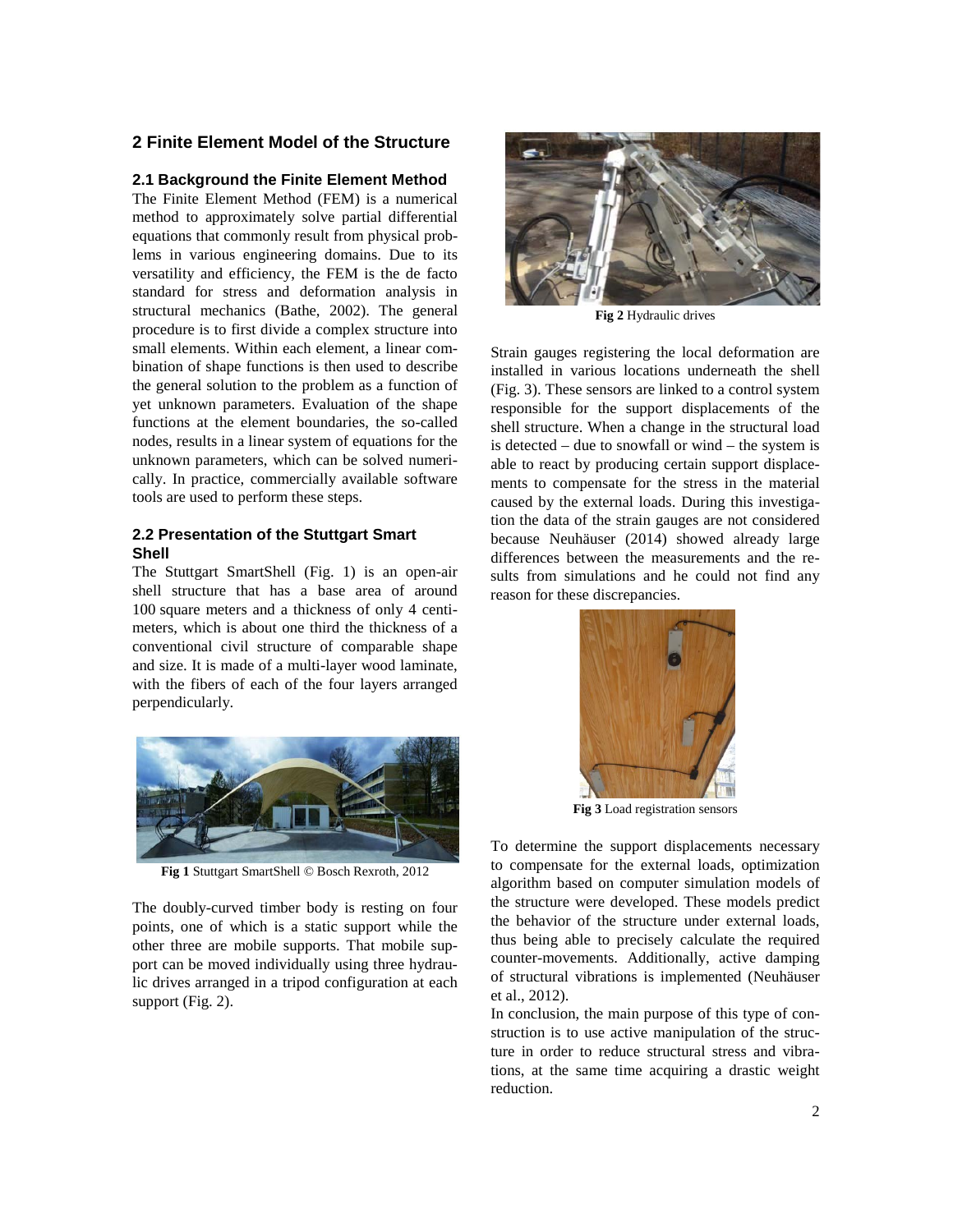#### **2.3 Resulting Models**

The finite element model of the Stuttgart SmartShell was generated with the software package ANSYS. The structure is divided in 3134 elements of SHELL181 type. It has 3349 nodes with three translational and three rotatory degrees of freedom at each node. The model permits to calculate the deformation of the structure for any given support displacement. To increase the accuracy of the calculations, the methods of non-linear finite element analysis are used (Neuhäuser et al, 2012).

# **3 Measurement and processing of Terrestrial Laser Scans**

## **3.1 Measurement setup and Data Acquisition**

Data acquisition was proceeded using Leica HDS 7000 and involved the controlled displacement of three out of four supports of a thin shell structure SmartShell in an outdoor test frame based in Campus Vaihingen at University of Stuttgart. The displacements were applied by a hydraulic system which moves the three mobile supports in the directions of the three axes,  $X$ ,  $Y$  and  $Z$  (Fig. 4).



**Fig 4** The 3-axis directions relative to the structure

The supports were moved 20 mm one at a time in each of the three directions and after each move the structure was brought back to the initial position. A total of 9 displacements were applied (Fig. 5). The initial position was measured in the beginning, this way allowing the capturing of a zero-displacement case. In the end, a total of 10 measurement epochs were acquired.



**Fig 5** Applied displacements of the structure

For data acquisition, the laser scanner was positioned approximately in the middle of the measured structure (Fig. 6), in order to achieve balanced data densities for the whole measured surface and to minimise the probability of small angles of incidence of the laser beam on the surface. However, the erroneous angles of incidence could not be fully avoided due to the existence of load sensor boxes on the surface of the shell, which were not correctly registered by the laser scanner. The measurements were conducted on dry weather, at approximately  $4^{\circ}$ C and 50% air humidity.



**Fig 6** HDS 7000 laser scanner position

For each measuring epoch, the scanning was performed at high resolution, capturing 10000 pixels per 360⁰ horizontally and vertically, and normal quality, meaning that every scan took 3:22 minutes. The entire inner surface of the shell structure was scanned 10 times, in the beginning and after each displacement configuration. For each measured point, two angles, a distance and the reflection intensity were recorded, which were transformed into Cartesian coordinates, resulting in a point cloud with X, Y, Z coordinates and an intensity value for each point.

#### **3.2 Data Processing**

The second phase of the study was data processing. Due to the fact that laser scanners are gathering all the details that appear in the field of view and because not all collected data is significant, the areawise deformation analysis required a filtering of the 3D data. This operation was done manually using Leica Cyclone software (Fig. 7). For the comparison between the scans and the FEM-Models the box with the strain gauges and the cables for the power supply and data exchange have to be deleted, because these areas are not included in the FEM-Model.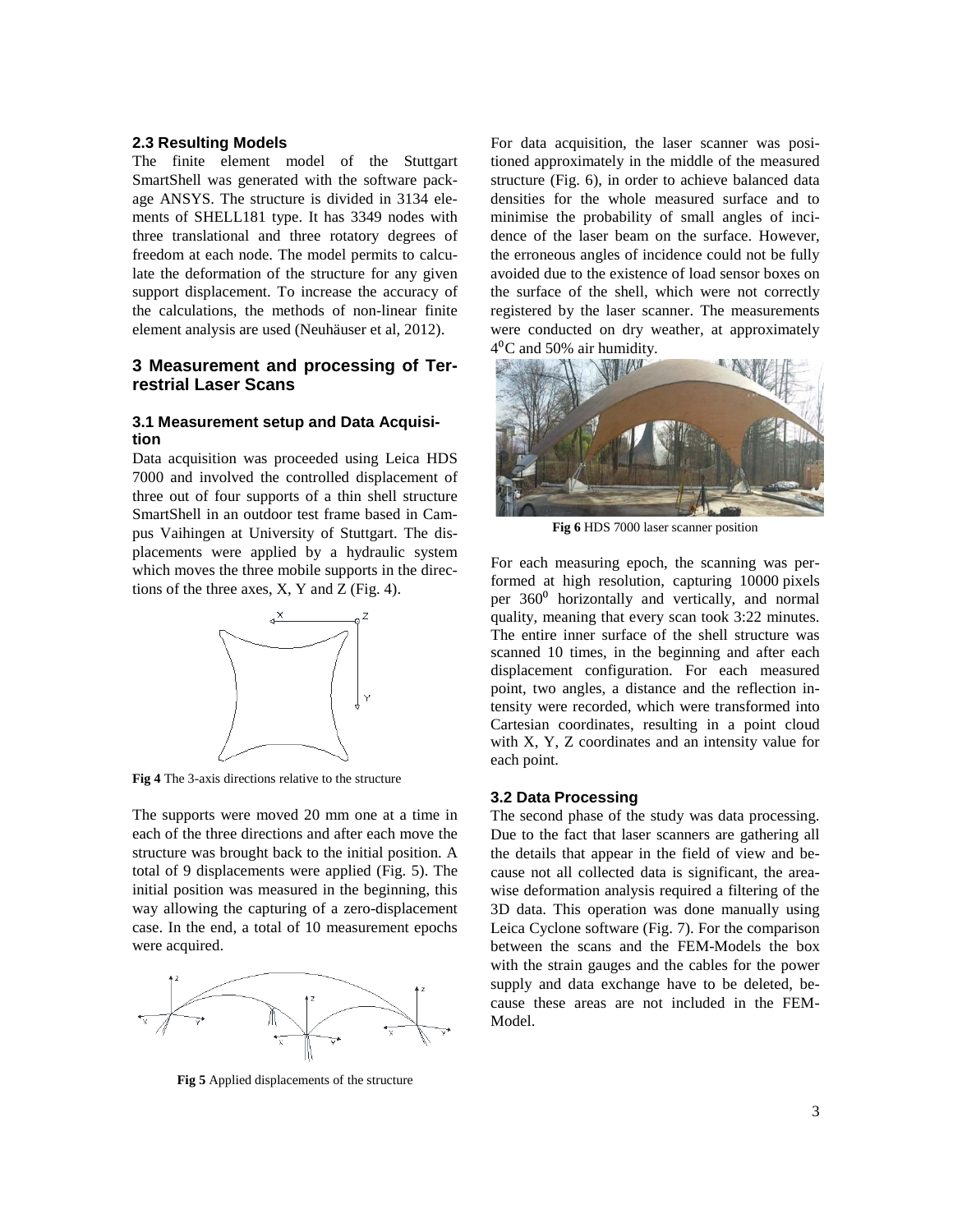After the filtering these scans have to be transformed into the coordinate system of the FEM-Model. This step is realized with CloudCompare. For the transformation four points in the scan and the FEM-Model are chosen for a classical 3D-Helmert-Transformation. This transformation is calculated for the initial position. With the resulting transformation parameters the other position are transformed.



**Fig 7** Point cloud before and after filtering

Further, the modelling of the 3D point clouds was performed with the software Geomagic Studio by Geomagic Inc. During the modelling process, a surface model S' that approximates the measured surface S was created from the point cloud assumed to lie on or near S.

The modelling program converted the given point cloud into a consistent polygonal model, called mesh. This operation generates the vertices, edges and facets that describe the surface. The point clouds were processed in several steps: first of all a triangle mesh was built based on the point cloud (Fig. 8) due to the history of Geomagic's development and for the 3D comparison. Then holes and spikes in the mesh are smoothed and in the end a NURBS surface was created (Fig. 9) (Geomagic Studio, 2012). The NURBS model is discretized according to curvature, without any stochastically model; only the resolution is adaptable. More information about NURBS are given e.g. in Piegl and Tiller (1997). The surface of the shell was modelled in the same way for each scan.



**Fig 8** Point cloud to triangle mesh conversion



**Fig 9** Triangle mesh auto-repair and creating NURBS surface

# **4 Deformation and FEM Analysis**

The main purpose was to determine the deviations for each measuring epoch where the shape of the shell structure was changed and to recognize the areas where the deformations obtained with the laser scanner differ significantly relatively to the deformations recorded through the simulations.

For the deformation analysis the deviations between the compared models the shortest distance between the mesh points and the surface is calculated.

## **4.1 Deformation analysis of laser scans**

For the deformation analysis, in order to compute and describe the deformations, two different epochs should be compared each time. The initial position of the shell structure, where no displacements have been applied, was used as the reference geometry to determine the deviations. This means that all the other scans were using this reference geometry to determine the deformations suffered by the structure.

Using Geomagic Qualify software, the deviations are computed as the shortest distances from the test surface to any point on the reference surface. These surfaces were modeled prior to the deformation analysis, as explained in chapter 3. The influence of the different supports displacements on the shell's position and shape can be clearly distinguished in the deformation results. In Fig. 10 the comparison between the laser scans of the initial position and the first displacement is shown. The left upper support, which will be called support 1 in the following, is moved 20 mm in X-direction for the first displace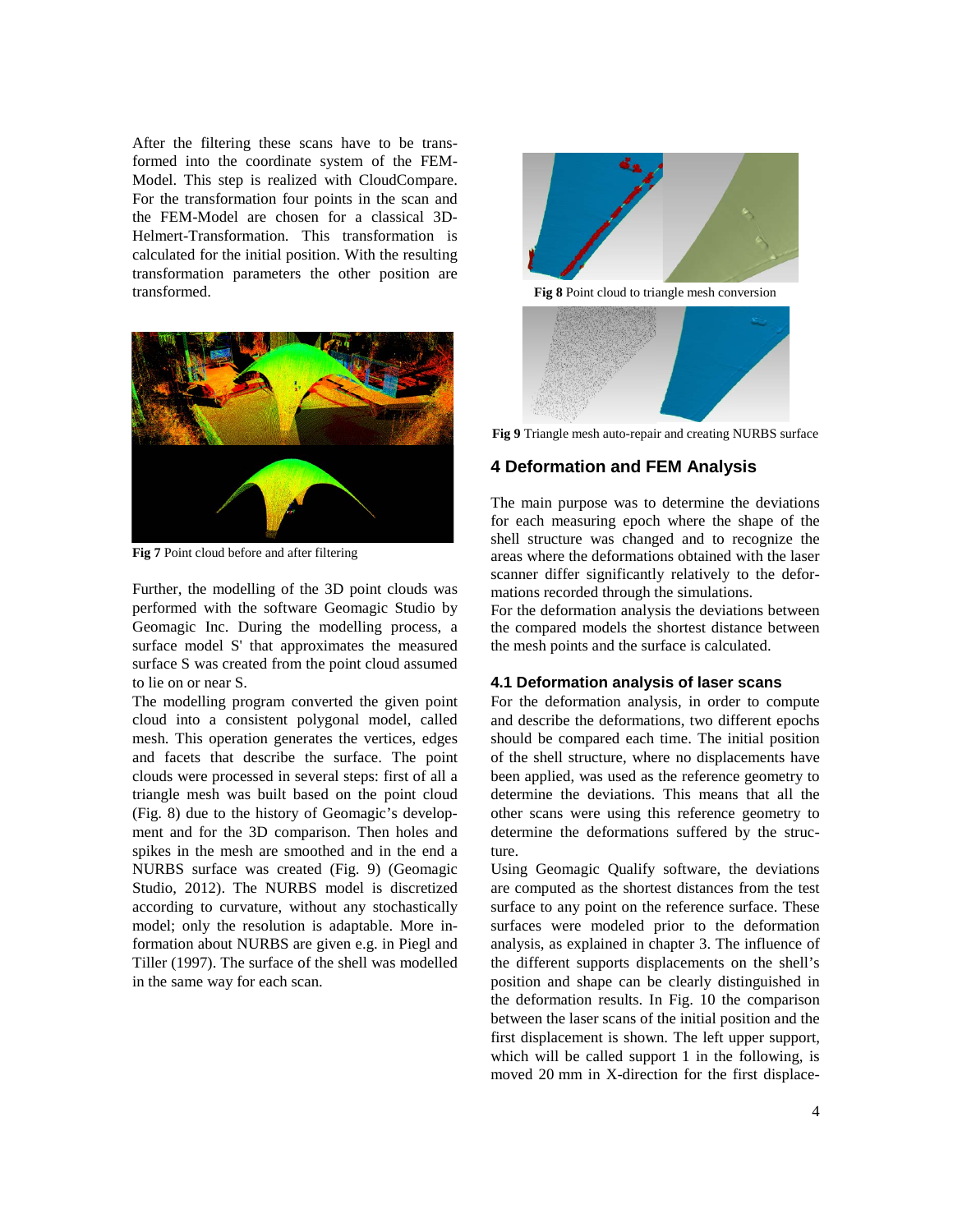ment. The deformations can be easily observed as the comparison report is color-coded according to deformation values. The deformation results for the simulated data are obtained in the same way.

The Geomagic Qualify reports show color-coded images of the shell portraying the deformation values for each support displacement, as well as the points were the maximum positive and negative deviations are recorded. In the Fig.s 10, 11 and 12 the movements of the support 1 on the direction of the three axes, X, Y and Z are exemplified. In the same way has been proceeded for the other two supports. These results are similar and are not presented in this contribution.



**Fig 10** Color coded deformation of the movement from Support 1 in X axis direction



**Fig 11** Support 1 moved in Y axis direction

For all three supports, the maximum upper and lower deviations were carefully analyzed, because these values could have been influenced by outliers. According to the deformation reports most of these values were found either on the sensor boxes, where the scanner could not record the data correctly due to an improper incidence angle, or at the edge of the shell surface, where the reflected signal was as well



**Fig 12** Support 1 moved in Z axis direction

affected by the incidence angle. Table 1 summarizes the results of the deformation analyses between the different support displacements situations and the initial situation. Pos. 1 to Pos 3 are the displacements on support 1. For each position the support was moved 20 mm. Pos. 1 was moved in Xdirection, Pos. 2 in Y-direction and Pos. 3 in Zdirection. The results of the movements from support 2, which is the one on left bottom in the figures, are given in Pos. 4 to Pos. 6. Pos. 4 is the movement in X-direction, Y-direction is shown in Pos. 5 and the Z-direction is shown in Pos. 6. Pos. 7 to Pos. 9 are the movements of the third support. This is the support on the right bottom in the figures. Pos. 7 shows the movements in X-direction, Pos. 8 in Ydirection and Pos. 9 in Z-direction. The summarized results in Table 1 are the maximum and minimum deviations in each position, as well as the positive and negative average deviations. These values point out that the different epochs show comparable deviations caused by the hydraulic movements.

These deviations are investigated with a multiple statistical test for significant deformations. For the global test the test quantity is given by:

$$
\chi^2 = \frac{\sum_{i=1}^n d_i^2}{2 \cdot n \cdot \sigma_{TLS}^2} \sim \chi_n^2 \tag{1}
$$

with  $d_i$  as deviation between the reference scan and the test scan, furthermore  $\sigma_{TLS}$  is the accuracy of the laser scanner coordinates, which is set to 1 mm and  $n$  is the number of deviations.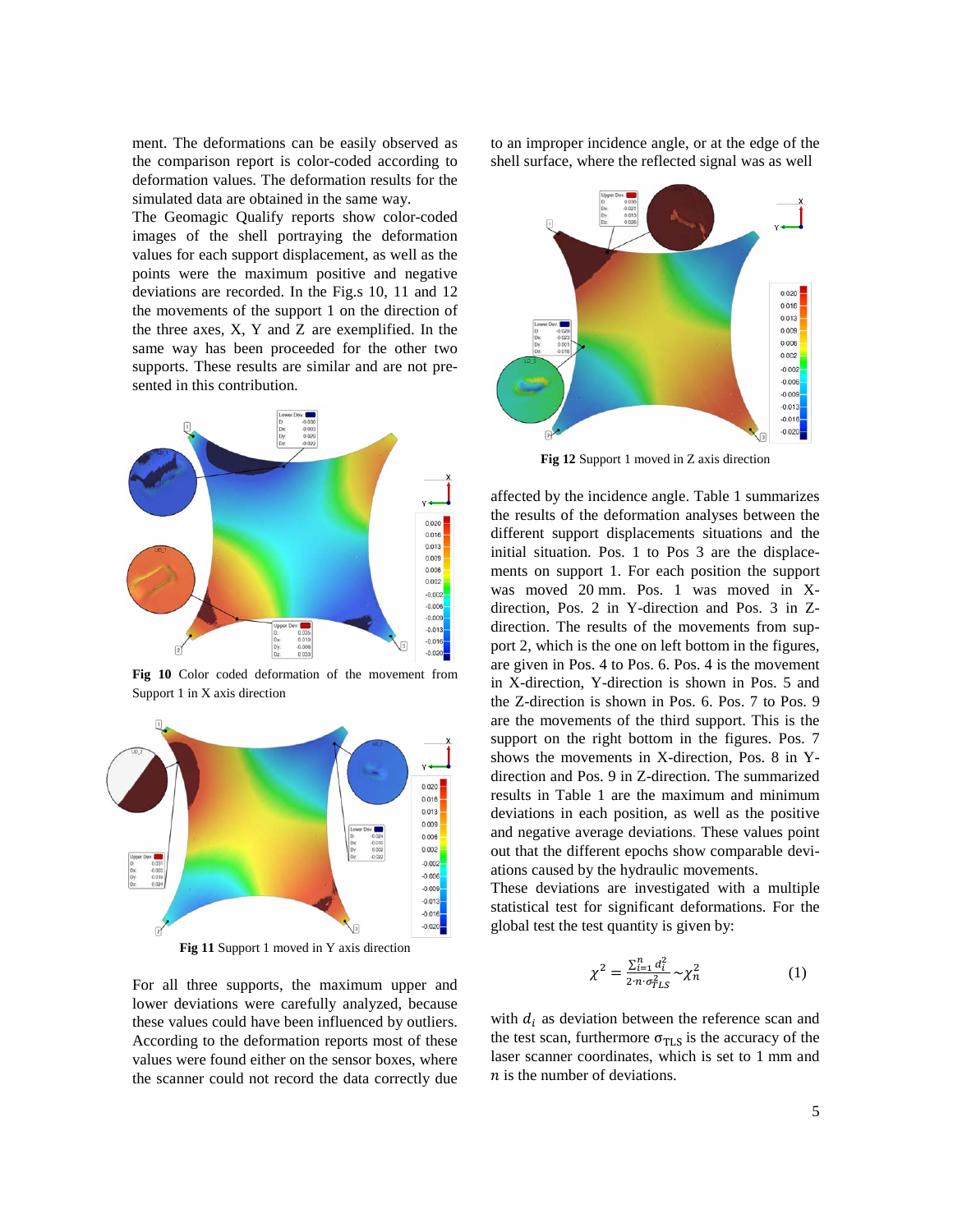For the accuracy of the laser scanner a very simple model is used. Normally the standard deviation of the scanned coordinates depends on a lot of different factors like the instrumental errors. A detailed model is part of current research e.g. Kauker and Schwieger (2015) and Kauker and Schwieger (2016). Surprisingly, there are no significant deformations between the initial position and the moved positions according to the global test. An individual test is not necessary.

| <b>Table 1</b> Deformation analysis results for laser scanning |  |  |  |
|----------------------------------------------------------------|--|--|--|
|                                                                |  |  |  |

| <b>Position</b> | <b>Max.</b><br>Up.<br>Dev.<br>$\lceil \mathbf{mm} \rceil$ | Min.<br>Low.<br>Dev.<br>[mm] | Aver.<br>Pos.<br>Dev<br>[mm] | Aver.<br>Neg.<br>Dev.<br>$\lceil$ mm $\rceil$ |
|-----------------|-----------------------------------------------------------|------------------------------|------------------------------|-----------------------------------------------|
| Pos. $1$        | 35                                                        | $-36$                        | 11                           | $-11$                                         |
| Pos. $2$        | 31                                                        | $-24$                        | 10                           | -9                                            |
| Pos. $3$        | 36                                                        | $-29$                        | 11                           | -8                                            |
| Pos. $4$        | 36                                                        | $-33$                        | 10                           | $-11$                                         |
| Pos. $5$        | 27                                                        | $-42$                        | 11                           | $-12$                                         |
| Pos. $6$        | 36                                                        | $-37$                        | 12                           | $-7$                                          |
| Pos. 7          | 33                                                        | $-29$                        | 10                           | $-9$                                          |
| Pos. $8$        | 32                                                        | $-40$                        | 10                           | $-11$                                         |
| Pos. $9$        | 37                                                        | $-36$                        | 11                           | $-8$                                          |

These results are statistical correct, but nonrealistic. One reason is that it is caused to the huge number n. It may be possible that the deviations are correlated, but the  $\chi^2$  test claim non-correlated parameters.

So alternatively, individual statistical tests are made, too. For these significance tests the Gaussian distribution was used, because the elementary error model is assumed, which is described in detail by Kauker and Schwieger (2015).

The test quantile y is defined as followed:

$$
y = \frac{d}{\sqrt{2} \cdot \sigma_{TLS}}.\tag{3}
$$

In Table 3 the percentage of significant deviations for each epoch is given.

**Table 3** Deformation analysis results for measurements

| <b>Position</b> | Perc. of sign. dev.<br>[%] |
|-----------------|----------------------------|
| Pos. $1$        | 87.1                       |
| Pos. $2$        | 84.7                       |
| Pos. $3$        | 84.6                       |
| Pos. $4$        | 87.7                       |
| Pos. $5$        | 85.9                       |
| Pos. $6$        | 84.7                       |
| Pos. $7$        | 85.6                       |
| Pos. $8$        | 87.2                       |
| Pos. $9$        | 84.8                       |

## **4.2 Results of simulations**

As example, the shell's deformations using the simulation data for support number 1 are shown in Fig.s 13-15, based on the Geomagic Qualify deformation analysis.



**Fig 13** Simulation of support 1 moved in X axis direction



F**ig 14** Simulation of support 1 moved in Y axis direction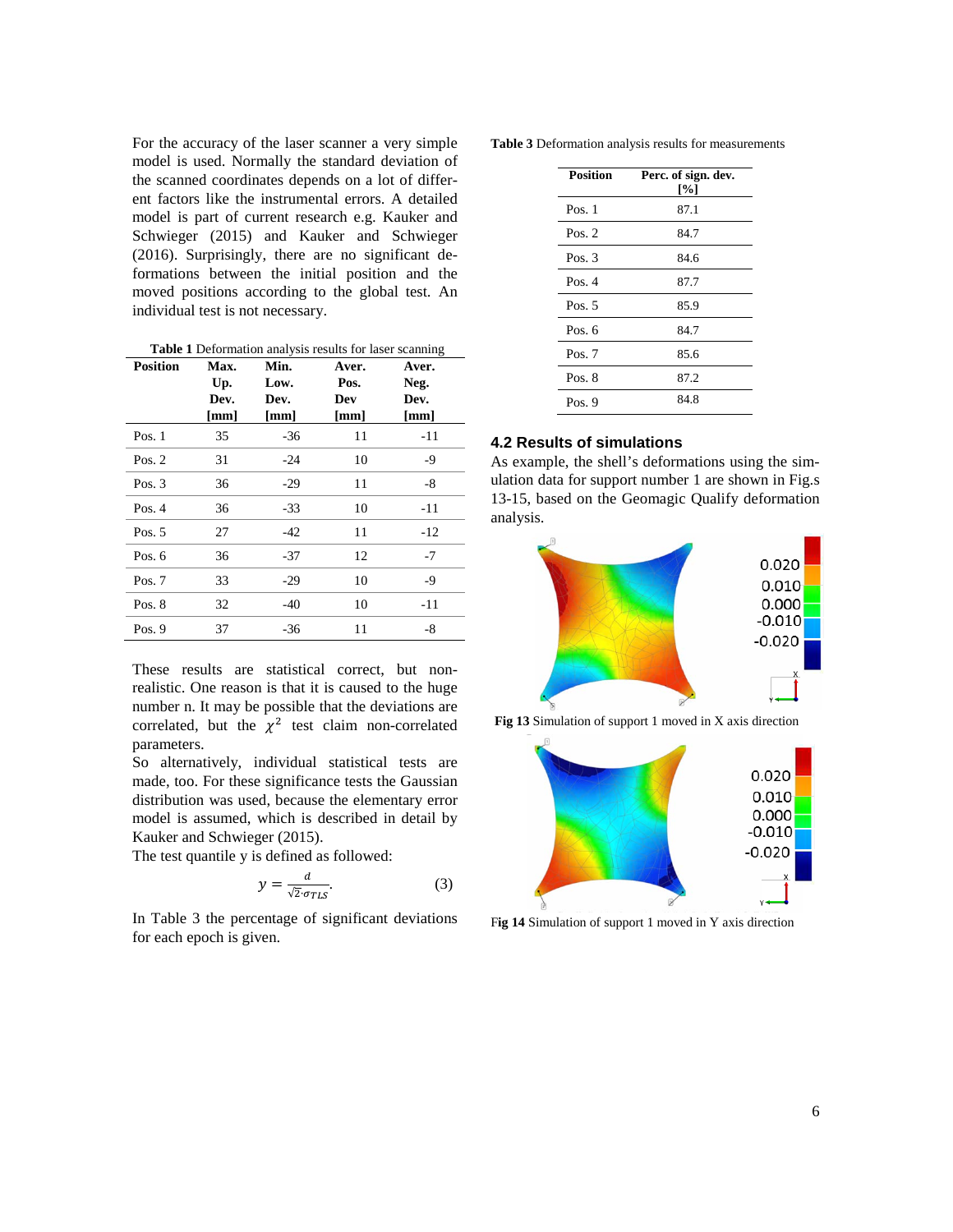

F**ig 15** Simulation of support 1 moved in Z axis direction

The deformation analysis using simulation data has been performed for all three mobile supports of the Stuttgart SmartShell. The maximum upper and lower deviations, the average deviations and the standard deviations are listed in Table 4.

**Table 4** Deformation analysis results for simulation model

| <b>Position</b> | Max.<br>Up.<br>Dev.<br>[mm] | Max.<br>Low.<br>Dev.<br>[mm] | Aver.<br>Pos.<br>Dev.<br>[mm] | Aver.<br>Neg.<br>Dev.<br>[mm] |
|-----------------|-----------------------------|------------------------------|-------------------------------|-------------------------------|
| Pos. $1$        | 20                          | $-31$                        | 8                             | $-10$                         |
| Pos. $2$        | 30                          | $-20$                        | 10                            | -8                            |
| Pos. $3$        | 28                          | $-17$                        | 9                             | $-7$                          |
| Pos. $4$        | 26                          | $-30$                        | 8                             | $-10$                         |
| Pos. $5$        | 21                          | $-29$                        | 8                             | $-10$                         |
| Pos. $6$        | 28                          | $-16$                        | 9                             | $-7$                          |
| Pos. $7$        | 30                          | $-20$                        | 10                            | -8                            |
| Pos. $8$        | 21                          | $-30$                        | 8                             | $-10$                         |
| Pos. $9$        | 28                          | $-17$                        | 9                             | -7                            |

## **4.3 Comparison of FEM – Model and laser scans**

The most interesting part of this investigation is the comparison between the FEM-simulation and the laser scans, because the simulation shows the model state and the laser scans describe the actual measured.

As the analysis reports are color-coded according to deformation values, it can be easily noticed that even though the deformations detected with the laser scanning technology tend to be similar to the ones provided by simulations, some differences between the two methods exist. For example, in the bottom right corner of Fig. 16, there is a region exceeding deviation values of 20 mm that does not appear in the case of the simulation. At this stage of

the research it is not absolutely clear if the deviations between planned and consequently simulated shape and realized shape of the SmartShell (Neuhäuser, 2014) or measurement errors are the reason for the difference.



**Fig 16** Comparison between laser scanning and simulation

For the comparison between the simulation results and the measurements a multiple statistical test is realized. For the global test the test quantity is given by:

$$
\chi^{2} = \frac{\sum_{i=1}^{n} d_{i}^{2}}{(\sigma_{TLS}^{2} + \sigma_{Reg}^{2} + \sigma_{Sim}^{2})^{n}} \sim \chi_{n}^{2}
$$
(4)

with *n* as number of measured differences. Here the difference *di* is measured between the measured and the simulated result. The differences are Euclidian distances between the calculated points of on the surfaces. In this case the standard deviation for the simulations and the one for the registration have also been taken into consideration. The standard deviation of the simulations  $\sigma_{Sim}$  will be considered zero and the standard deviation of registration  $\sigma_{\text{Reg}}$ is set to 17 mm, given from the registration in CloudCompare. As described in 3.2, the registration is necessary because the laser scans are not in the same coordinate system as the simulations (laser scanner's coordinates system versus Stuttgart SmartShell's coordinates system). The high standard deviation can be explained by the fact, that the simulation describes the planned shape of the shell, but the built shell reflects the real geometry (Neuhäuser, 2014). The  $X^2$  distribution is used with a confidence probability of 95 %. Like in the test in 4.1 all epochs show no significant deviations.

This result looks again non-realistic. Additionally clear systematic deviations are visible. Like in 4.1 the reasons for the not significant deviation could be correlations between the measurements.

The authors try a second approach and test individually for all positions by changing the probability level to 95 % as for the global test. The test is carried through like before, but the results are clearly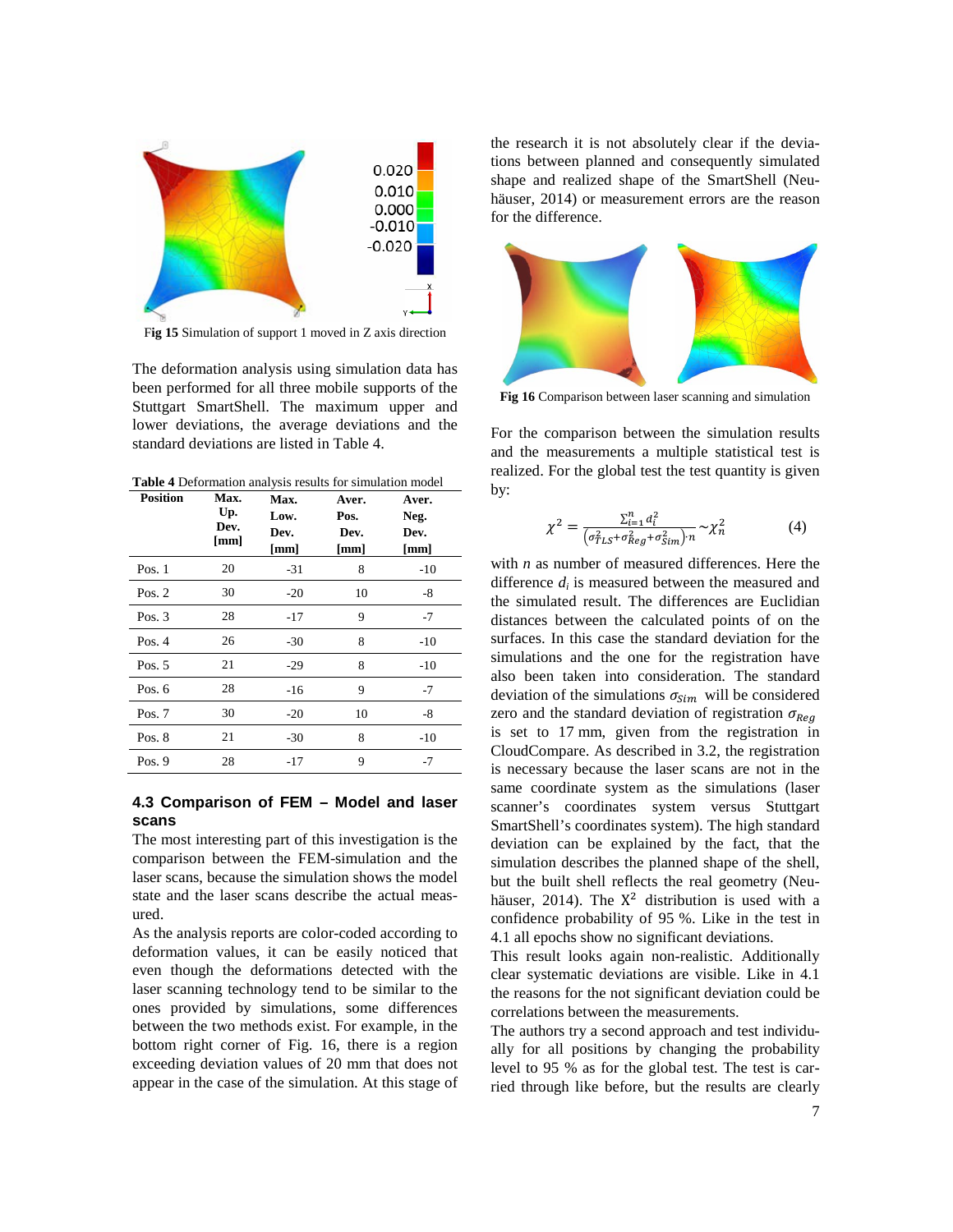different, since the  $y=1.96$  is valid now, and are presented in Table 5.

|                     | <b>Table 5</b> Significant deviations between the simulation model |
|---------------------|--------------------------------------------------------------------|
| and the laser scans |                                                                    |

| Pos.             | Perc.<br>of<br>sign. dev.<br>[%] |
|------------------|----------------------------------|
| $\boldsymbol{0}$ | 5.8                              |
| 1                | 3.7                              |
| $\boldsymbol{2}$ | 3.0                              |
| 3                | 7.3                              |
| $\overline{4}$   | 9.3                              |
| 5                | 5.7                              |
| 6                | 2.7                              |
| 7                | 3.1                              |
| 8                | 2.1                              |
| 9                | 3.6                              |

Fig. 17 shows the deviations between laser scan and simulation of the initial situation.



**Fig 17** Deviations between laser scanning and simulation in initial situation

Two to nine percent of the deviations are significant although the significance level is estimated to 33 mm. This result looks more realistic, because the results of former investigations have shown deviations, too (Neuhäuser, 2014). Nevertheless if proper statistics are used, no significant individual deformations are detected. After construction of Stuttgart SmartShell in 2012, it was already scanned. The comparison between this laser scan and the simulation had shown similar results.

Another reason is that the simulations are designed for a material with homogeneous elastic modulus, in contrast wood is an inhomogeneous material and may change its behavior due to temperature, humidity and weather changes.

## **5 Conclusions**

The investigations show that the given deformations of the Stuttgart SmartShell could be detected using terrestrial laser scanning. If the statistical correct way of multiple test is not followed. On the other side the terrestrial laser scanning measurement results show that some large deviations between the FEM model and the physical measured reality of the structure's movements are occurring. The percentage of significant differences between the deformations measured with the laser scanner and the ones determined based on the FEM model is between  $2 - 9$  % if the probability level is not chosen according to a multiple test. On the other side these percentage values are high if one considers that the significance level is 33 mm. If the mathematical correct way of multiple testing is followed no significant individual deformation could be detected. This on the one side contradicts the respective global test and on the other side is caused by the large uncertainty of the registration between FEM-model system and laser scanning system.

The registration error between scan and simulation for the initial epoch shows a high value of 17 mm, leading to the significance level of 33 mm.

A difference between planned model and the realized shell is assumed to be the main reason for the large differences but also for the bad standard deviation for the registration between FEM-model and scanner system. A new simulation using the really built geometry has to be realized in the future. The authors assume that the registration would deliver much smaller standard deviations thus leading to smaller deviations between the positions and to a lower significance level even in the multiple case.

Other reasons for these deviations may be scanner errors or influences of climate changes during the years.

Future work should also integrate all the influencing factors, like aging caused by weather and waterproofing and grinding, into the FEM model. In this way the behaviour of the shell may be modelled in a better way. Additional Stuttgart SmartShell should be scanned at least one a year to detect possible changes over the time.